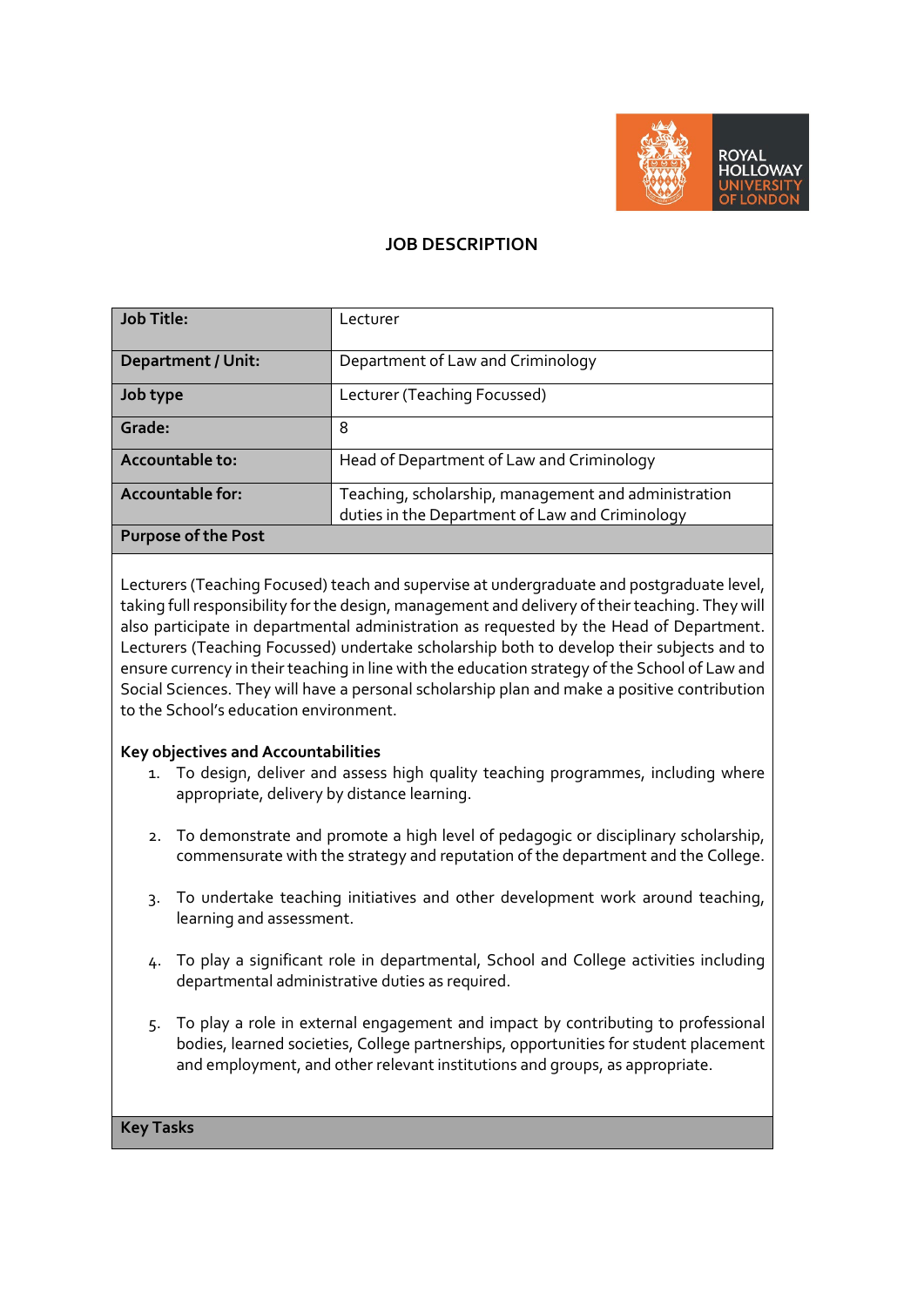#### 1. Education

a. Design and deliver high quality teaching across a range of programmes/ modules to all levels of undergraduate and postgraduate students through lectures, tutorials, supervisions, practicals and seminars, as appropriate. This may include delivery by distance learning.

b. Design and deliver sound and where appropriate innovative approaches to the learning experience for students with the intention of challenging preconceptions and fostering debate. Develop the ability of students to engage in critical discourse, articulate self-expression and reasoned argument.

- c. Plan and deliver high quality teaching and feedback using a range of techniques to inspire and engage students.
- d. Identify learning needs of students and define appropriate learning objectives.
- e. Design and develop teaching materials, independently or in collaboration as required.
- f. Supervise the work of students, including field trips / placements where appropriate.
- g. Undertake and complete administrative duties required in the professional delivery of teaching.
- h. Set, mark, and assess work and examinations; select appropriate assessment instruments and criteria; and provide constructive and comprehensive feedback to students.
- i. Undertake Personal Advisor and Academic Tutor duties, and/or provide first-line support for sensitive issues, referring on as appropriate to services providing further assistance.
- j. Adopt an approachable and accessible attitude towards students, offering office hours, informal advice etc.
- k. Engage with up to date literature and expertise in their professional field.
- l. Engage in teaching initiatives, whether internally or externally
- m. Engage in continuous professional development within and/ or outside the College.
- n. Develop and engage with professional values linked to respect for diverse learners, widening access, evidence based approaches and acknowledgment of the broader context of higher education.
- 2. Leadership, Enhancement, External Engagement and Impact
	- a. Attend and contribute to departmental, Faculty and College meetings.
	- b. Participate in undergraduate and postgraduate recruitment, where required.
	- c. Take on roles related to the management of teaching in the department, and/or participate in department, Faculty or College working groups or Committees, as required.
	- d. Engage in departmental activities such as attendance at open days or departmental UCAS days.
	- e. Advise and provide support to less experienced colleagues.
	- f. Build internal contacts and participate in internal networks for information, research purposes and to form relationships for future collaboration.
	- g. Participate in external networks, for example to contribute to student recruitment, be active in learned societies and/or professional bodies, undertake external examining, secure student placements, market the institution, facilitate outreach work, generate income, obtain consultancy projects, or build relationships for future activities.